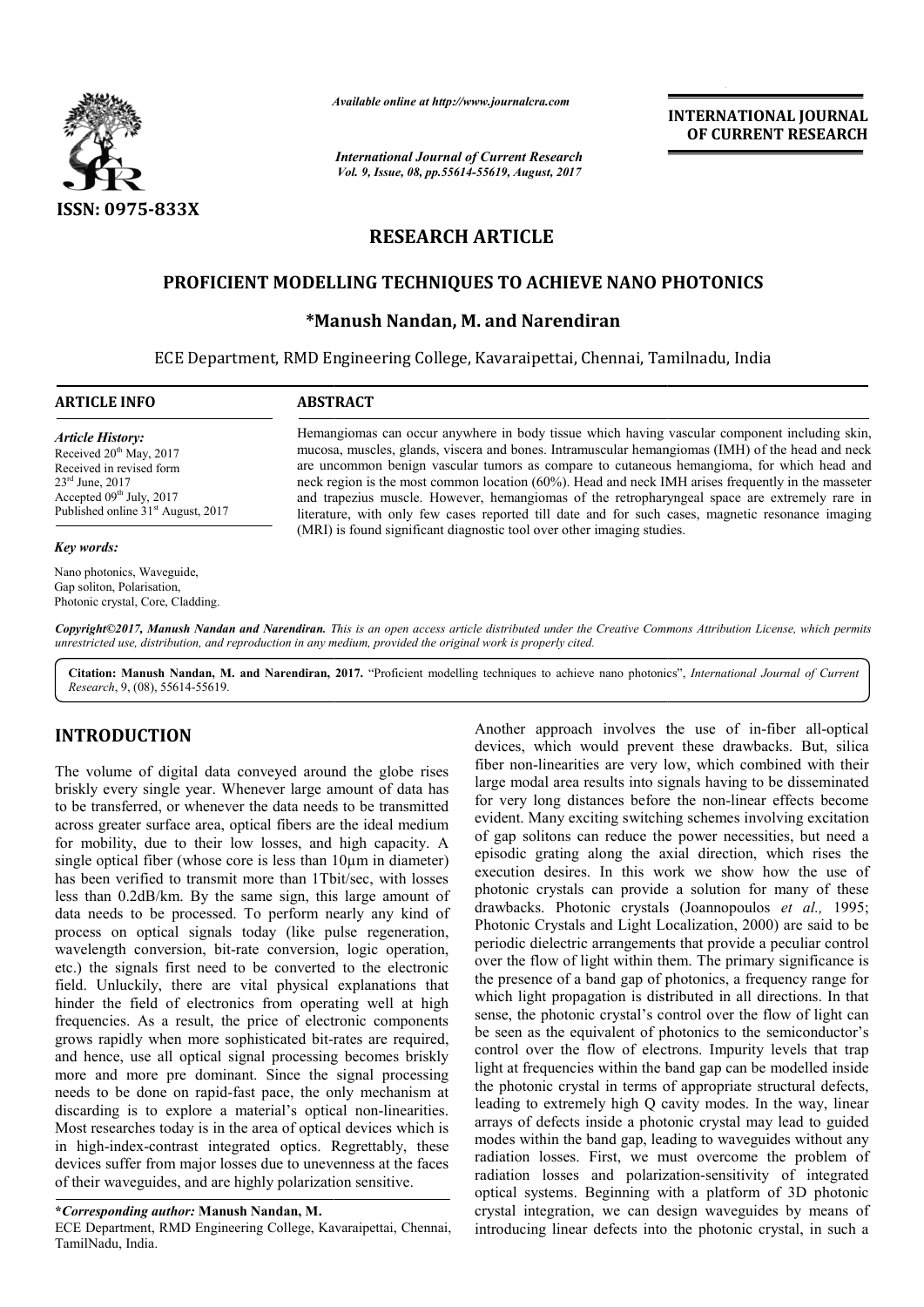way that a guided defect-mode appears within the photonic band gap. It is known that in these waveguides radiation losses can be completely removed, even at features such as sharp bends, while achieving resonant 100% transmission for a wide range of frequencies. However, the photonic crystals, and any waveguides produced within them, are highly-polarization selective. It may then seem counter-intuitive that such a system could ever be tuned to provide a polarization-insensitive response. We show that with the correct selection of a 3D photonic crystal, and the utilization of the structure symmetries and the extreme control on the flow of light provided by the photonic crystal, it is possible to do just that. We create doubly-degenerate polarization-insensitive waveguides, that can bend light around sharp corners with high efficiency and zero radiation losses. Next, we address the problem of in-fiber switching. Recently, a new type of fiber (a photonic band gap fiber called Omni Guide fiber) has been proposed. Materials used in this fiber are chalcogenide glasses which typically have Kerr coefficients 100-1000 times higher than that of silica.

In addition, since this is found to be a high-index contrast fiber, modal ranges can be 1000-100 times smaller. Consequently, the non-linear response of these fibers is orders of magnitude larger than in silica fibers, making them an ideal non-linear medium. We show that nonlinear gap solitons can exist in such fibers. Gap solitons are nonlinear excitations in a medium within which linear (low intensity) propagation is not allowed, and are created by the balance between the strong fiber dispersion and the material nonlinearity. They can be used to implement many all-optical operations (Fink *et al.,*  1999) including all-optical logic, pulse regeneration and reshaping, creation of ultra narrow pulses starting from continuous wavelength (CW) signals, etc. Up until now, gap solitons have been exclusively studied in periodically modulated systems, which provide the extremely strong dispersion for frequencies satisfying the Bragg condition, i.e. for frequencies within the band gap.

Here we find that because of the unique dispersion relation of the guided modes in photonic band gap fibers, which involves a frequency cut-off at  $k=0$ , we do not need the axial periodicity in order to excite gap solitons. Bistability and optical swiching are thus demonstrated for the first time in an axially uniform system. Such systems have small power and implementation requirements, and may be ideal for all optical in-fiber devices. We use the finite-difference time-domain (FDTD) method (Johnson *et al.,* 2011) to simulate the propagation of electromagnetic pulses through the photonic crystal structures. We solve the exact full-vector time-dependent Maxwell's equations on a computational grid:

∇ × ⃗ = − ⃗ ; <sup>∇</sup> <sup>×</sup> ⃗ <sup>=</sup> ⃗ ………………………….. (1)

For simulating unbounded systems (radiation boundary conditions) we use perfectly-matched-layer (PML) boundary conditions at the edges of the simulation cells.

### **Modelling of nano photonics**

Modelling of nano-photonics is obtained by polarization – independent waveguides or by gap soliton formation and optical switching. Based on the requirement the suitable modelling can be chosen for the modelling of nano-photonics.

## *A. Polarization-independent waveguides*

Lossless guiding of light at length-scales approaching the wavelength of the light itself is a necessary property for any future integrated optical circuit. While high index-contrast dielectric waveguides can reduce radiation losses from features such as sharp bends, they cannot completely suppress them and are in general very sensitive to roughness. Photonic crystals (Joannopoulos *et al.,* 1995; Photonic Crystals and Light Localization, 2000), on the other hand, have been shown in certain cases to eliminate radiation loss (Analui *et al.,* 2006; Soljacic *et al.,* 2002) and thus offer a promising platform for designing high-performance waveguide networks. A common drawback, however, to all high-index and photonic-crystal waveguide systems proposed to-date (2D or 3D systems), remains that they are highly polarization selective. Given that the polarization-state of an input signal may not be known and/or may vary over time, their proper operation would require the use of active polarization pre-processing devices. In this work, we demonstrate that by utilizing the symmetries of a proper choice of 3D photonic crystal, one can tune line defects to create guided modes inside the spectral gap that are essentially degenerate, with a polarization-insensitive dispersion relation.

We further demonstrate the stability of these modes to symmetry breaking by simulating high-transmission polarization- independent light guiding around a sharp bend. This is the first structure exhibiting such polarizationinsensitive transmission at such length scales. One approach to polarization insensitivity would be to design a photonic crystal with line defects possessing the appropriate cross-sectional symmetry for polarization degeneracy. Another approach is to employ a photonic crystal consisting of two kinds of photonic crystal slabs, each best suited for confining one of two possible polarizations. The latter approach results in planar arrays of defects, which are amenable to micro-fabrication, and is the method used here. The photonic crystal provides precisely this capability, consisting of alternating slabs of dielectric rods in air (*rod* layers, appropriate for confining TM-polarized waves) and air holes in dielectric (*hole* layers, appropriate for confining TE-polarized waves). Wave-guiding structures can be designed within this crystal by introducing planar line defects in the *hole* and/or *rod* layers, resulting in the formation of defect (guided) bands inside the band gap. A remarkable property of this 3D crystal is that the resulting guided modes are very similar to the 2D TE- and TM-polarized modes one gets from solving a 2D problem with the dielectric constant defined by the corresponding cross section along the defect plane. Hence, in the 3D crystal, a sequence of larger holes in a *hole* layer results in a TE-like mode pulled up from the dielectric band, predominantly polarized with its magnetic field normal to the defect plane. Similarly, a sequence of smaller rods in a *rod* layer also results in a TM-like mode pulled up from the dielectric band, but now predominantly polarized with its electric field normal to the defect plane. Note that these modes are approximately even (TE) and odd (TM) under reflection on a plane parallel to the *hole* and *rod* layers. In a purely 2D system this symmetry is exact, prohibiting mode mixing even at lattice distortions such us bends or disorder. This is a key criterion needed to induce a significant suppression of mode mixing at similar planar lattice distortions. Due to the omnidirectional gap provided by the photonic crystal, the above procedure enables the design of wavelength-scale minimal-loss waveguide networks for both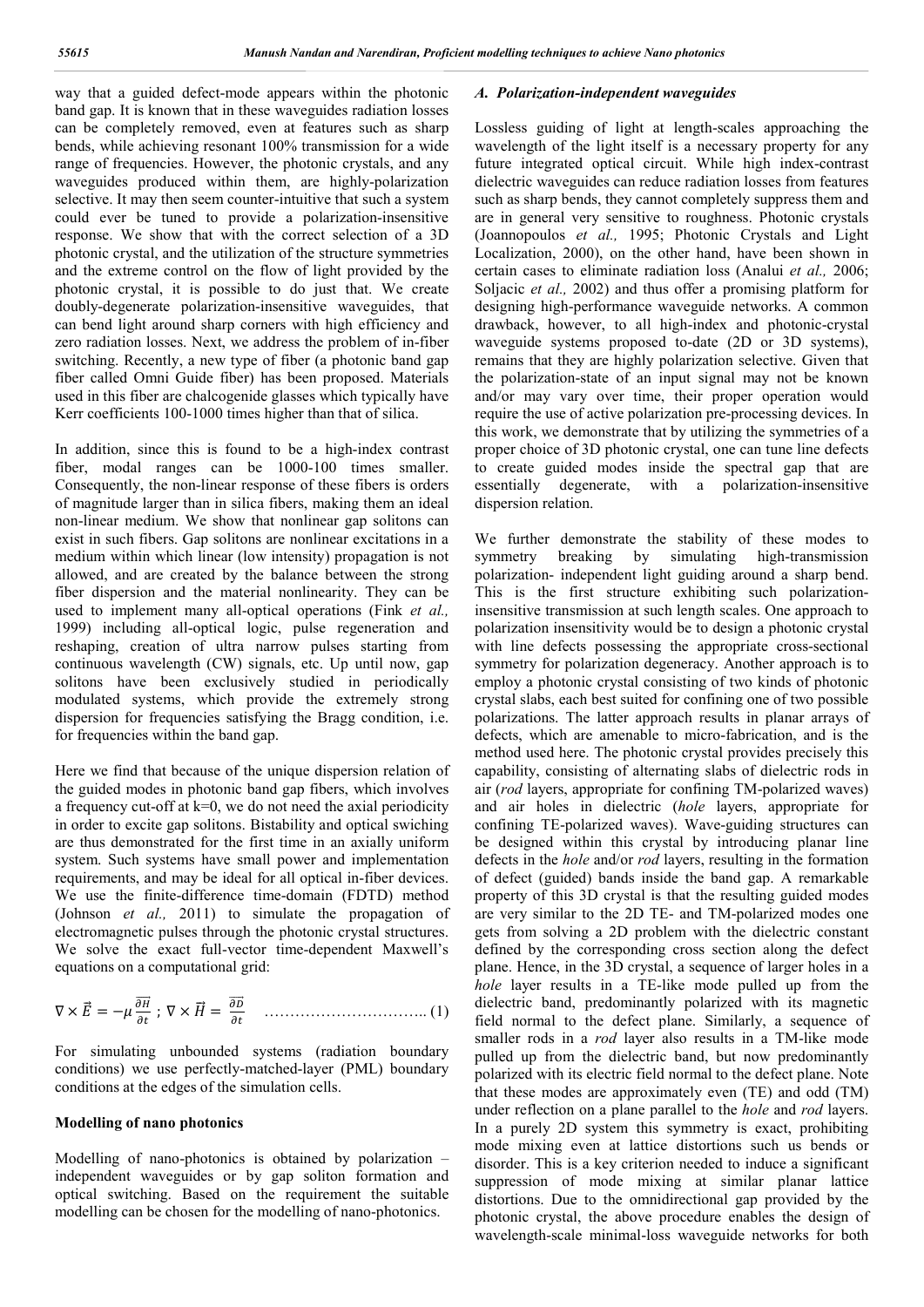polarizations. While this is promising for integrated optical systems, still, it does not overcome one of integrated optics' old problems: each polarization satisfies a different dispersion relation, resulting in different propagation properties such as speed and pulse broadening, thus leading to a different response in any device. However, if we combine the two sequences of line defects in a way so that the two guided modes are close spatially yet maintain different symmetry, we may tailor the defect structures to enforce an "accidental degeneracy" in the guided dispersion relations, i.e. to have them coincide. In this regard, it is important to identify a symmetry operation along the guide direction, with respect to which the two modes (eigenstates) transform oppositely, so that a tailored defect structure respecting this symmetry will not result in mode mixing and repulsion.



**Fig. 1. The photonic crystal used in our simulations (left). A schematic of a small segment of the waveguide (right). Only the two layers of the 3D crystal involving the planar line defects are shown for clarity**

A portion of our structure consisting of two layers is shown in Fig. 1. We create our waveguides along the set of  $\{[211]\}$ (second nearest neighbour) directions, because there is a mirror plane perpendicular to the layers, lying along the axis of a straight {[211]} waveguide, for both the *hole*- and *rod*-layer line defects. This distinguishes the TE-like and TM-like modes into different irreducible representations. In contrast, had we chosen a waveguide along the {[011]}(nearest neighbor) directions, the only symmetry operation that leaves both the *hole*- and *rod*-layer line defects invariant is a 180<sup>°</sup> rotation along {[011]}. However, this operation cannot distinguish between TE-like and TM-like modes. The detailed structure of the photonic crystal is reported. The hole radius within the *hole* layer is  $r_h = 0.414a$  and the equivalent-rod<sup>23</sup> radius within the *rod* layer is  $r_r=0.175a$ , where *a* is the in-plane lattice constant *rod* layer is  $r_r=0.175a$ , where *a* is the in-plane lattice constant and is related to the fcc lattice constant  $a_{\text{fcc}}$  by  $a=a_{\text{fcc}}/2$ . We use a dielectric contrast of 12, for which a band gap of 21% is obtained. eguide along the  $\{[011]\}$ (nearest neighbor)<br>only symmetry operation that leaves both the<br>layer line defects invariant is a  $180^\circ$  rotation

The first step is to introduce two line-defects to create two The first step is to introduce two line-defects to create two guided modes of opposite polarization: larger holes  $(r_{\text{dh}}=0.53a)$ in the *hole* layer (which will support the TE-like odd mode) and smaller rods  $(r<sub>dr</sub>=0.08a)$  in the *rod* layer (which will support the TM-like even mode). The dispersion relations of these two modes, calculated by the FDTD method, are shown in Fig. 1a. They differ in both their center frequency and their bandwidth. A key property, however, is that they are both well described by a cosine dispersion relation, which makes them easier to match. This cosine dispersion relation arises because our waveguides are very similar to a chain of weakly coupled defects. For stronger coupling, it is expected that the dispersion relations will divert from the simple cosine form and it will thus become progressively difficult to match them. We will use

crystal elements to force accidental degeneracy. these two bands as a starting point and perturb the surrounding



Fig. 2. Dispersion relations for the guided modes resulting from planar line defects in the 3D photonic crystal, (a) before and (b) **planar line defects in the 3D photonic crystal, (a) after the tuning**

like its sy provided from the interaction of the band since two bands as a starting point and perturbed in the control of the system of the system of the system of the system of the system of the system of the system of t Gray areas mark transmission bands while white areas mark band gaps. Changes in the dielectric elements around the waveguide can be effectively though as the addition or removal of dielectric material from the high field regions. These changes will introduce a frequency shift in the corresponding dispersion relations. This shift is maximal for changes in regions of high field intensity, and minimal for changes in regions of low field intensity. Also, the frequency shift is positive when remove dielectric material and negative when we add dielectric material. A pulse with a Gaussian profile in time is launched at the entrance of the waveguide, and the fields are monitored at two positions, as shown in Fig. 3. Position A is located halfway between the source and the bend and is the observation point for the incident and reflected pulses, while position B is located  $12\tilde{a}$  after the bend and is the observation point for the transmitted pulse. Minimal secondary reflections at the edges of the computational cell are still present, but they appear at later times and do not contaminate reflections at the edges of the computational cell are still present, but they appear at later times and do not contaminate the useful data. We find that most of the energy is transmitted through the bend. As expected, the symmetry breaking at the bend results in transmitted and reflected pulses that are composed of both modes. However, this mixing is very small, through the bend. As expected, the symmetry breaking at the bend results in transmitted and reflected pulses that are composed of both modes. However, this mixing is very small, comparable to half the overall reflection fr Fig. 3). Gray areas mark transmission bands while white areas mark band gaps. Changes in the dielectric elements around the waveguide can be effectively though as the addition or removal of dielectric material from the high field-i ons. These changes will introduce a frequency shift in the esponding dispersion relations. This shift is maximal for ges in regions of high field intensity, and minimal for ges in regions of low field intensity. Also, the



Fig. 3. Top panel: Schematic of the simulation system for studying **transmission through a bend**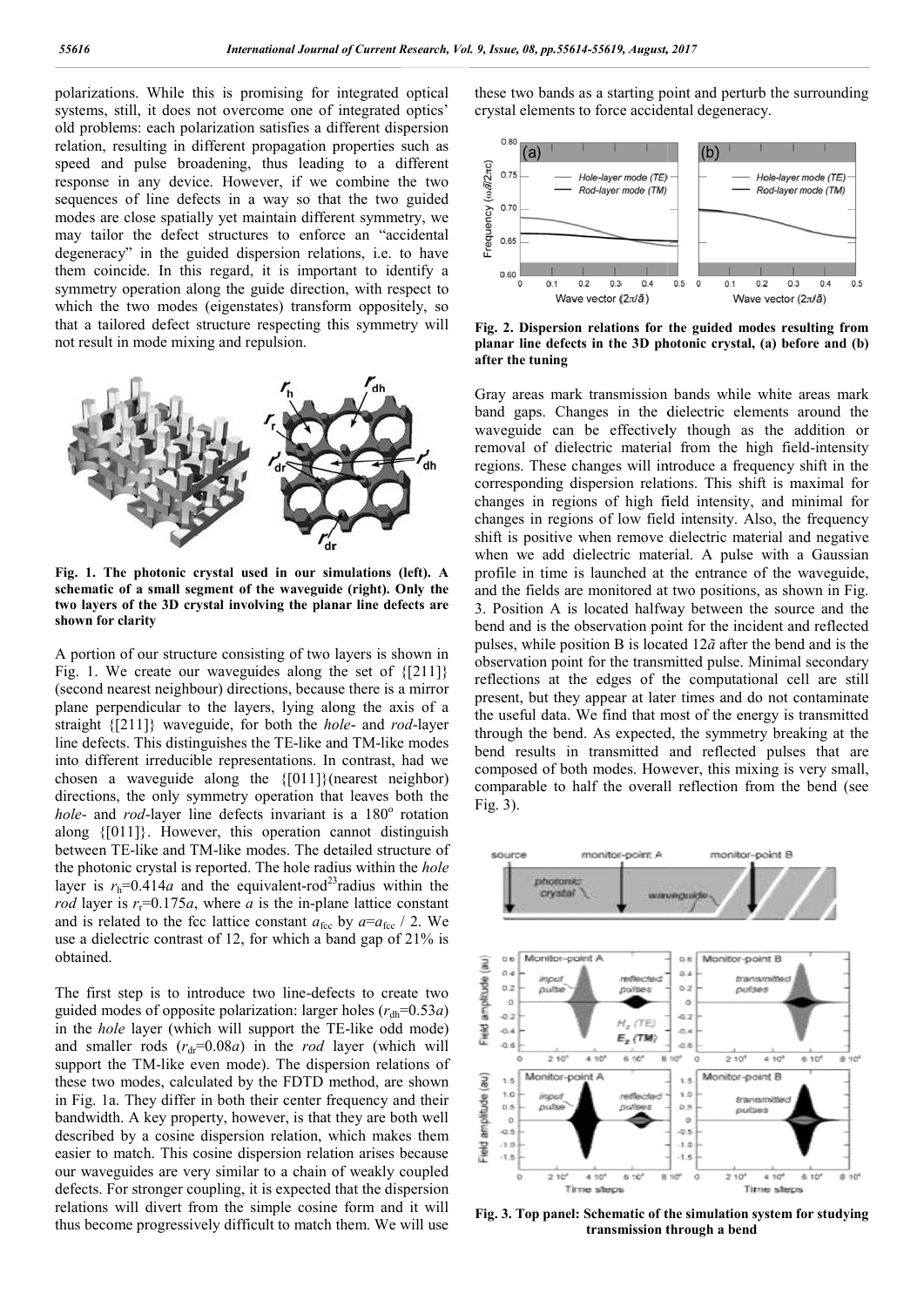The waveguide, defined by the white line, "wraps around" after the bend using periodic boundary conditions, minimizing the required computational cell. Monitor points are at A and B. Bottom panels: Simulation results. Fields at the observation points A and B, which are located before and after the bend respectively. Each polarization is studied separately with points A and B centered in the appropriate layer in each case. Gray is used for the *Hz* field of the TE-like mode and black for Gray is used for the  $H_z$  field of the TE-like mode and black for the  $E_z$  field of the TM-like mode. A pure TE(TM)-like mode will have zero  $E_z(H_z)$  field at its symmetric center, as is the case for the incident pulses. In order to quantify the transmission through the bend, we study the frequency frequencyresolved pulses going in and out of the bend. S Since these are not single-mode waveguides, we must use data from fluxmonitoring planes, positioned at A and B. For better resolution, as well as a consistency test, we use two pulses of different center frequencies per polarization, as shown in the top panels of Fig. 4. The corresponding ratios of the fluxes at A and B provide the transmission and reflection coefficients, as shown in the bottom panel of Fig. 4. These coefficients add up to 1 for all frequencies, with an error of less than 1%. We find a wide frequency range of high transmission for both modes, and a frequency *tã*/2/c=0.6835 for which the transmissions coincide to 94.5%. Note that, as expected, resonant transmission is observed at different frequencies for the two modes: at lower frequencies for the TE-like mode and higher frequencies for the TM-like mode. Also note that the TM mode does not actually achieve 100% transmission at any frequency within the useful bandwidth. e frequency range of high transmission for both<br>d a frequency  $t\tilde{a}/2/c=0.6835$  for which the<br>ns coincide to 94.5%. Note that, as expected,<br>ansmission is observed at different frequencies for<br>des: at lower frequencies fo





Bottom panel: By taking appropriate ratios of transmitted, reflected and input pulses we extract the corresponding transmission and reflection coefficients. Around the common transmission frequency, we resolve the calculated fluxes into the two modes, in order to quantify the degree of modal mixing. We find that mixing is generally small, and that it monotonously decreases for increasing frequency (from about 5% at  $t\tilde{a}/2/c=0.675$  to less than 1% at  $t\tilde{a}/2/c=0.69$ ). At the common high-transmission frequency, the transmitted power retains its polarization to about 97%. The absence of strong modal mixing is due to the approximate horizontal mirror plane symmetry, as was mentioned earlier. The TE-like and TM-like modes appear as two different representations of a single horizontal symmetry plane, thus resulting in minimal mode mixing in the bend region. An important point to note

will manifest into different coupling coefficients with a symmetric input such as from a fiber. It will thus be necessary to tailor the input part of the waveguides in order to match the coupling coefficients, and thus achieve polarization-insensitive coupling coefficients, and thus achieve polarization excitation. This however, goes beyond the scope of this paper. excitation. This paper.that the field pattern of the two modes is different. This aanifest into different coupling coefficients with a tric input such as from a fiber. It will thus be necessary

## **B.Gap solitons in axially unifo Gap in axially uniform fibers**

ymmetry is the solution of the two states is the basis in the two modes is different lines in the two modes is different lines of the two modes is different in the field pattern of the two modes is different in the two mo Gap solitons and optical switching have been extensively studied in nonlinear dielectric structures with a onedimensional axial periodicity in their linear refractive dimensional axial periodicity in their linear refractive properties. Corresponding experimental realizations include waveguide24 or fiber Bragg gratings and integrated multi-layer hetero structures. Such periodic systems exhibit spectral gaps of high reflectivity for wave-propagation along the axial of high reflectivity for wave-propagation along the axial direction. For intense light illumination at a frequency inside one of the gaps and with an optical nonlinearity present, these systems can exhibit solutions whose envelopes take the form one of the gaps and with an optical nonlinearity present, these systems can exhibit solutions whose envelopes take the form of solitary waves. Such solutions, called gap-solitons or Braggsolitons, introduce a strong power-dependence to the transmissivity, at some powers achieving even full resonant transmission. In some cases a bistable response may be transmission. In some cases a bistable response may be observed, i.e. one of two different transmissivities are possible at the same input power, making the actual optical response a at the same input power, making the actual optical response a function of the system's history. Such periodic structures are very attractive for all-optical switching, logic-gate operation, memory etc. Because of the necessity of a spectral gap for their memory etc. Because of the necessity of a spectral gap for their existence, gap solitons and gap-soliton-mediated bistability have been exclusively studied in systems with axial have been exclusively studied in systems with axial periodicity. In this work, we show that gap-soliton excitation is also possible in axially-uniform photonic bandgap (PBG) fibers. These fibers are laterally grated forming a PBG cladding that surrounds the core. Guiding is achieved through a cladding gap-condition, in contrast to usual fibers where guiding is achieved through total internal reflection. We show that in the presence of an optical Kerr axially-uniform PBG fibers exhibit gap-soliton generation and gap-soliton-mediated bistability. The observed nonlinear gap-soliton-mediated bistability. The observed nonlinear response is a direct consequence of the particular guided-mode dispersion relation, which involves a frequency cut-off at  $k=0$ , and is unique among axially uniform systems to high indexcontrast PBG fibers, and metallic waveguides. sible in axially-uniform photonic bandgap (PBG)<br>These fibers are laterally grated forming a PBG<br>that surrounds the core. Guiding is achieved through a<br>gap-condition, in contrast to usual fibers where<br>s achieved through tot



**Fig. 5. Top: Schematics of two photonic band gap fibers, the**  Fig. 5. Top: Schematics of two photonic band gap fibers, the **Holey fiber and the Omni guide** fiber respectively. Bottom: The **2D simulation system which is an embodiment of the Omni simulation guide fiber**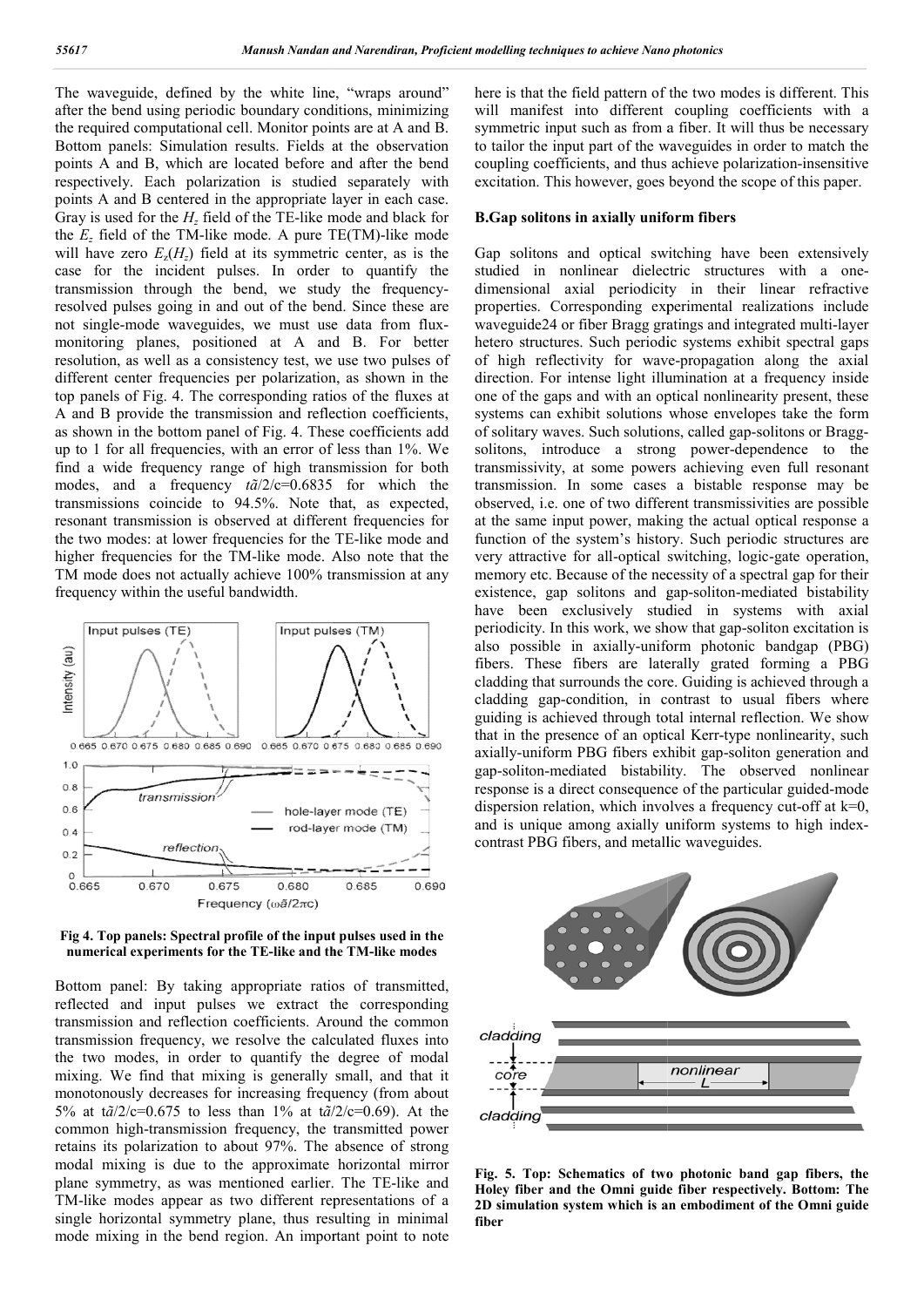Cladding consists of alternating dielectric layers of high-index (2.8) with thickness 0.3a and low-index (1.5) with thickness 0.7a, where a is the period of the cladding layers and serves as the unit of length. The core has a diameter d = 1.2a and consists of linear material (darker gray) with index f  $n=1.9$  and nonlinear material (lighter gray) with index  $n\overline{\omega}$  $n0+n2|E|2$ , where  $n0=1.6$ . The guiding direction is parallel to the layers. We study a two-dimensional embodiment of PBG fibers, described fully in Fig. 5. This system captures the most essential features of the 3D fiber, in particular, guided dispersion relations with a frequency cut-off at  $k=0$ , and the absence of a full spectral gap. For example in Fig. 7a we superimpose the dispersion relations for the linear material and for the nonlinear material when  $n\overline{\omega}=n0=1.6$ , as calculated by the FDTD method. In each case there is a frequency cut k=0 which we denote as  $\tau c$  for the linear material and  $\sigma \chi$  for the nonlinear material. The difference in refractive index results in an almost parallel shift in dispersion relations. Any other choice of refractive indexes and structural parameters should suffice as long as one has single mode operation and  $\tau \varpi c$  > $\tau c$ . For example, setting n=n0\*1 and shrinking the nonlinear core d nonlinear<d linear would have a similar effect, since guided modes with a reduced modal area appear at a higher frequency, and thus with an increased cut-off frequency. This is particularly important in terms of implementation and applications, since there exist many easy ways for externally controlling the dispersion relation, such as mechanical strain, temperature, radiation, etc. index (1.5) with thickness<br>adding layers and serves as<br>ameter d linear=d nonlinear dimensional embodiment of PBG<br>5. This system captures the most<br>fiber, in particular, guided-mode -off at  $k=0$ , and the<br>mple in Fig. 7a we<br>e linear material and<br>1.6, as calculated by<br>frequency cut-off at



**Fig. 6. (a) Dispersion relations calculated by the FDTD method for two values of the core index. . (b) Transmission coefficient vs frequency for a linear-material system with an nw=n0=1.6 defect core of size L=5a**

The cut-off frequencies are  $\tau c = 0.244$  and  $\tau \varpi c = 0.26215$ . Gray areas represent cladding and radiation modes, where light is either guided through the cladding or escapes out of the fiber. These modes cover the entire frequency region at higher wave vectors. At low input power, guided waves in the linearmaterial core (i.e.  $\tau > \tau c$ ) should be strongly reflected upon incidence on the nonlinear region if  $\tau < \tau$  c $\varpi$ . Such a linear transmission coefficient is shown in Fig 6b. At high input power, however, we should observe a wide range of nonlinear phenomena, similar to those found in the study of nonlinear periodic gratings. For example, a power-dependent frequency shift of the nonlinear-material's dispersion relation should result into a power-dependent transmission, such as in optical limiting systems. For the proper sign of n2 (n2>0 in our case), we should also observe the excitation of resonant structu such as gap solitons, resulting in resonant transmission and bistability. It is the latter effects in the limit of small nonlinearities (which is the experimentally correct limit anyway) that will be our focus here. In Fig 7 we plot the ear-material's dispersion relation should<br>dependent transmission, such as in optical<br>or the proper sign of n2 (n2>0 in our case),<br>serve the excitation of resonant structures intensity along the nonlinear core as a function of time, around the switch-up point for the L=5a system (CW response). It can be seen how the gap soliton is excited in the structure. At first it undergoes a damped oscillation until it reaches equilibrium. These oscillations are well correlated with the fluctuations of the output in Fig 8b. This transient time is a measure of the response (switching) time of our device, which is of the order of 200 periods (for  $\eta$ =1.55mm this time is about 1ps). A the switch-up point for the L=5a system (CW response). It can<br>be seen how the gap soliton is excited in the structure. At first<br>it undergoes a damped oscillation until it reaches equilibrium.<br>These oscillations are well c fluctuations is obtained at the switch-down point. In the  $L=8a$ case, on the other hand, these oscillations are not damped, and so the soliton does not reach equilibrium, but rather it gets case, on the other hand, these oscillations are not damped, and so the soliton does not reach equilibrium, but rather it gets transmitted out of the nonlinear core, only to be followed by a new soliton, resulting into a periodic train of pulses in the output. The peak intensity of each pulse is about 10 times larger than that of an equivalent transmitted CW. The duration new soliton, resulting into a periodic train of pulses in the output. The peak intensity of each pulse is about 10 times larger than that of an equivalent transmitted CW. The duration of each pulse is about 20 periods and frequency of about 100 periods (for  $\eta$ =1.55  $\infty$ m this is a pulse width of about 100 fs at a period of about 500 fs). In Fig 9 we plot the intensity along the nonlinear core for the L=5a system at two different points: at the peak of the upper branch where a gap soliton has been excited (at time5900T of Fig 7), and at the lower branch where the wave decays exponentially (at time  $5400T$  of Fig 7). exponentially (at time $5400T$  of Fig 7). dth of about 100 fs at a period of about 500 fs). In Fig 9 we<br>of the intensity along the nonlinear core for the L=5a system<br>two different points: at the peak of the upper transmission 57.2017<br>
core as a function of time, around<br>
57.30 system (CW response). It can<br>
55 system (CW response). It can<br>
its excited in the structure. At first<br>
aron antion until it reaches equilibrium.<br>
orrelated with the fluc



**Fig. 7. Intensity along the nonlinear core as a function of time,**  Fig. 7. Intensity along the nonlinear core as a function of time, around the switch-up point for the L=5a system (CW response)

Darker regions mark higher intensity. The vertical axis is the Darker regions mark higher intensity. The vertical axis is the axial (propagation) direction, with the input is at  $-L/2$  and the output at  $L/2$ . Before the switch-up, the intensity decays along the axial direction, while after switch-up, the intensity is maximum in the center of the nonlinear core, corresponding to a gap soliton.



Fig. 8. Normalized intensity (or local index change  $\beta$ n=n2|E|2) **along the nonlinear core for the L=5a system at, the peak (100% resonant transmission) of the upper transmission branch (black), and, at the lower transmission branch (gray) nonlinear core for the L=5a system at, the peak (100% ransmission) of the upper transmission branch (black),<br>elower transmission branch (gray)** 

The excitation of a gap soliton is seen at the resonant transmission case. Our axially uniform nonlinear system responds very similarly to a nonlinear Bragg grating system. However, it is different in terms of performance and tation of a gap soliton is seen at the resonant<br>ion case. Our axially uniform nonlinear system<br>very similarly to a nonlinear Bragg grating system.